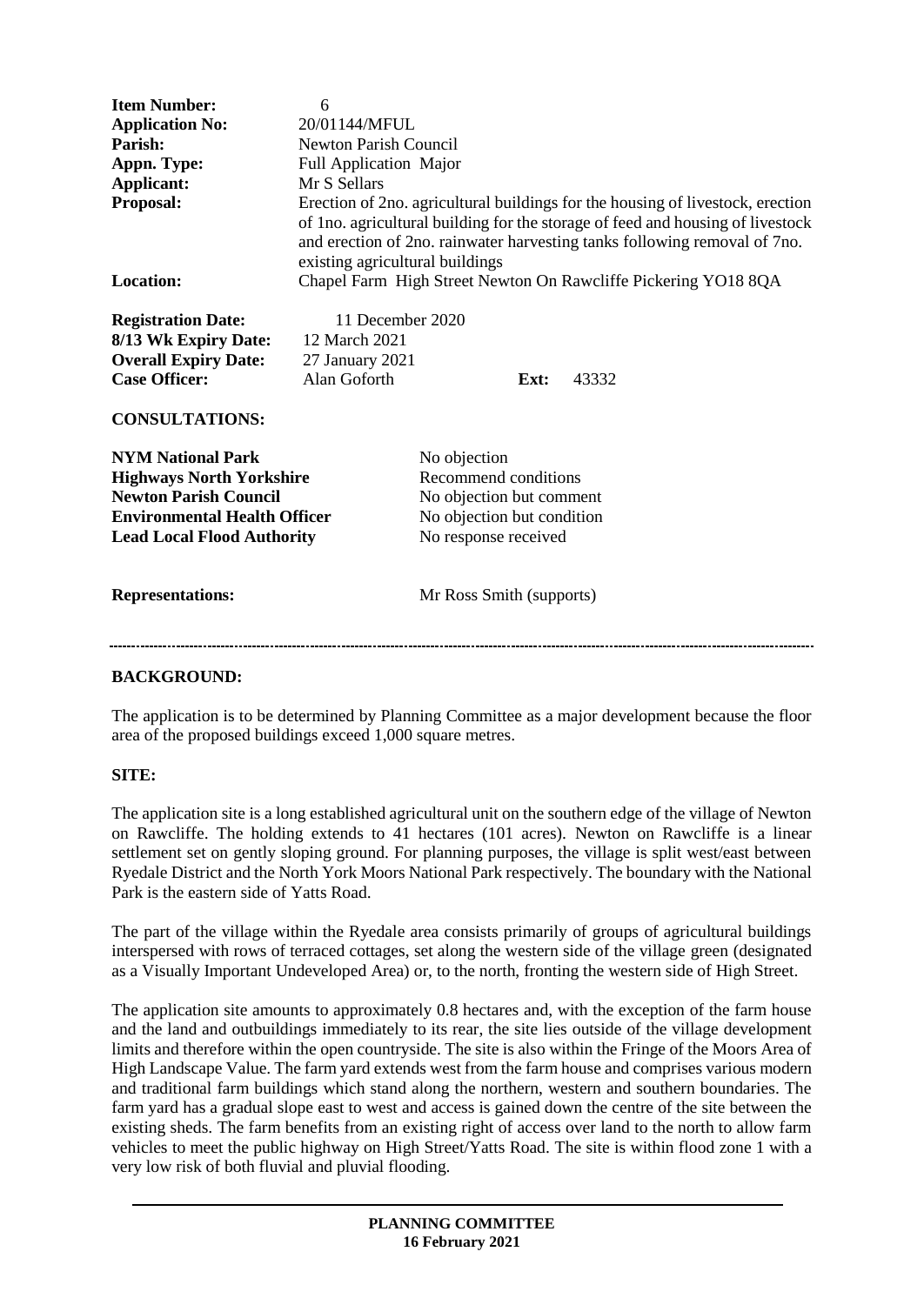The nearest residential property is West View which is 40 metres north east of the application site. The Chapel immediately to the east of the application site is under the ownership of the applicant. The land to the west and south of the application site comprises fields in agricultural use.

## **HISTORY:**

03/01215/FUL- Erection of agricultural building for housing of livestock including pigs. APPROVED 16.01.2004.

05/00606/FUL- Erection of a dutch barn storage building APPROVED 08.07.2005.

05/01034/FUL- Erection of dutch barn storage building (revised details to approval 05/00606/FUL dated 06.07.2005) APPROVED 03.10.2005.

06/00639/FUL- Erection of agricultural building for housing of cattle. APPROVED 07.09.2006

07/00873/FUL- Erection of covered storage area between existing agricultural buildings APPROVED 13.11.2007.

08/01157/FUL- Erection of extension to existing agricultural storage building. APPROVED 11.02.2009.

# **PROPOSAL:**

Planning permission is sought for the erection of 2no. agricultural buildings for the housing of livestock, erection of 1no. agricultural building for the storage of feed and housing of livestock and erection of 2no. rainwater harvesting tanks following removal of 7no. existing agricultural buildings.

The proposed demolition would result in the removal of seven buildings currently used for housing livestock. The application details state that the existing buildings include 60 year old dilapidated sheds and buildings which are beyond economic repair and no longer suitable to accommodate livestock.

The two replacement steel frame livestock buildings would be identical, each measuring 36 metres in length by 18.3 metres in width including the roof overhang to the front. The buildings would stand 5 metres to the eaves and 7.5 metres to the ridge. The buildings would stand parallel to each other with the open sides on the inner facing elevations with a 9 metre wide gap between the two buildings. The buildings would house cattle. The northern, end elevations would be constructed close to the northern boundary and the ridgeline of the buildings would run north-south. A rainwater harvesting tank would be installed adjacent to the north west corner of each building. Each tank would have a diameter of 3.5 metres and overall height of 3.6 metres.

The proposed feed store would be constructed on the western side of the farm yard off the southern elevation of an existing building. The feed store would measure 22.5 metres in width and 18.3 metres in depth including the roof overhang to the front, east facing elevation. The building would stand 5 metres to the eaves and 7.5 metres to the ridge which would also run north-south.

Externally the buildings would be textured concrete panels to the lower walls and stained vertical timber boarding to the upper walls. There would be a composite sheet covering colour green to the shallow pitched roof.

## **POLICIES:**

Under Section 38(6) of the Planning and Compulsory Purchase Act 2004 planning authorities are required to determine each planning application in accordance with the planning policies that comprise the Development Plan unless material considerations indicate otherwise. The Development Plan for the determination of this particular application comprises the following: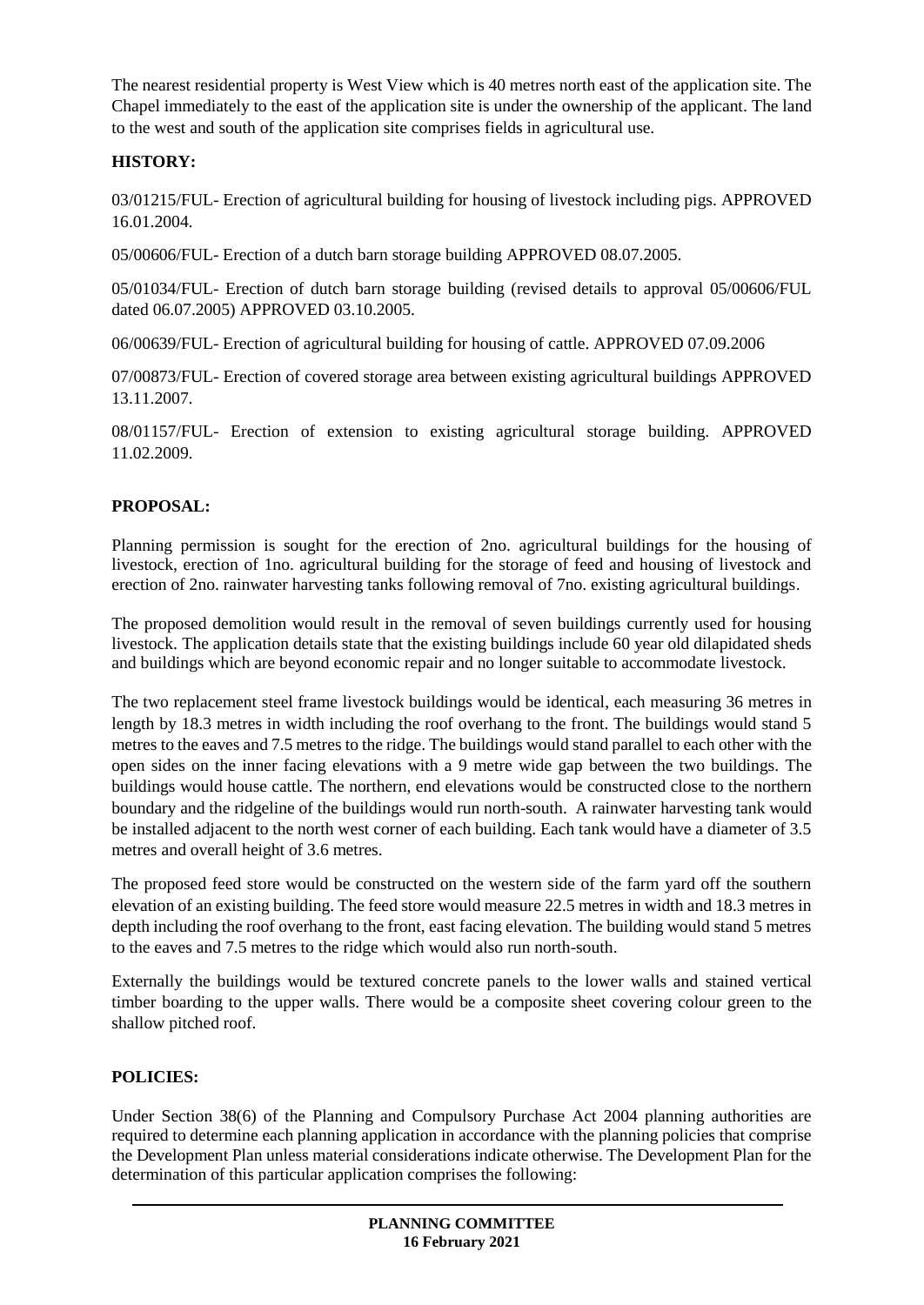• The Ryedale Plan- Local Plan Strategy (2013)

Local Plan Strategy -Policy SP1 General Location of Development and Settlement Hierarchy Local Plan Strategy -Policy SP9 The Land-Based and Rural Economy Local Plan Strategy - Policy SP13 Landscapes Local Plan Strategy - Policy SP16 Design Local Plan Strategy - Policy SP17 Managing Air Quality, Land and Water Resources Local Plan Strategy -Policy SP1 General Location of Development and Settlement Hierarchy Local Plan Strategy - Policy SP18 Renewable and Low Carbon Energy Local Plan Strategy - Policy SP19 Presumption in Favour of Sustainable Development Local Plan Strategy - Policy SP20 Generic Development Management Issues

Material Considerations

National Planning Policy Framework (NPPF) National Planning Practice Guidance (PPG)

### **REPRESENTATIONS:**

*"*

The LPA has received one representation in response to the application. The representation is from a resident in the village and is in support of the proposed development. It states that the application should be approved for the following reasons:

- *Animal Welfare - It is important for the applicant to be able to provide a safe environment for the cattle that is held on site, the new set up would provide better infection control, more space for the cattle and would help with keeping up with regulations.*
- *Environment - currently the site has been used for many years and the buildings are in need of replacing, it doesn't seem economical to repair old building that are not fit for purpose, the proposed building's would prevent rodents, a better view into the village and overall cleanliness to the local vicinity whilst also assisting the applicant making the operation much easier to work around.*
- *Progress - I think this would be a great opportunity for the village to build on, with the current set up the applicant is unable to expand in relation to the amount of cattle they can hold, with a new purpose built set up the farm can progress into modern times providing further employment opportunities for local people whilst still providing the applicant with a steady income".*

## **APPRAISAL:**

### Principle of the development

Chapel Farm is the remaining working farm in the village. Historically, Chapel Farm has operated as a mixed farming enterprise including cattle and pigs. It is understood that the applicant has ceased the pig rearing aspect of the farm business and is expanding the existing suckler cow rearing enterprise. The farm yard contains buildings which are no longer suitable or safe for the housing livestock to modern standards. The applicant wishes to replace a large proportion of the existing sheds with fit for purpose buildings to house cattle and feed.

The site is within the open countryside, however, the principle of the development aligns with local Policies SP1 and SP9 and the NPPF as the purpose-built replacement buildings, which would be sited within the existing farmyard replacing old farm buildings, would support land based activity and the rural economy. The proposed development would support the continued functioning of the established livestock enterprise and, in turn, would sustain existing employment at the site.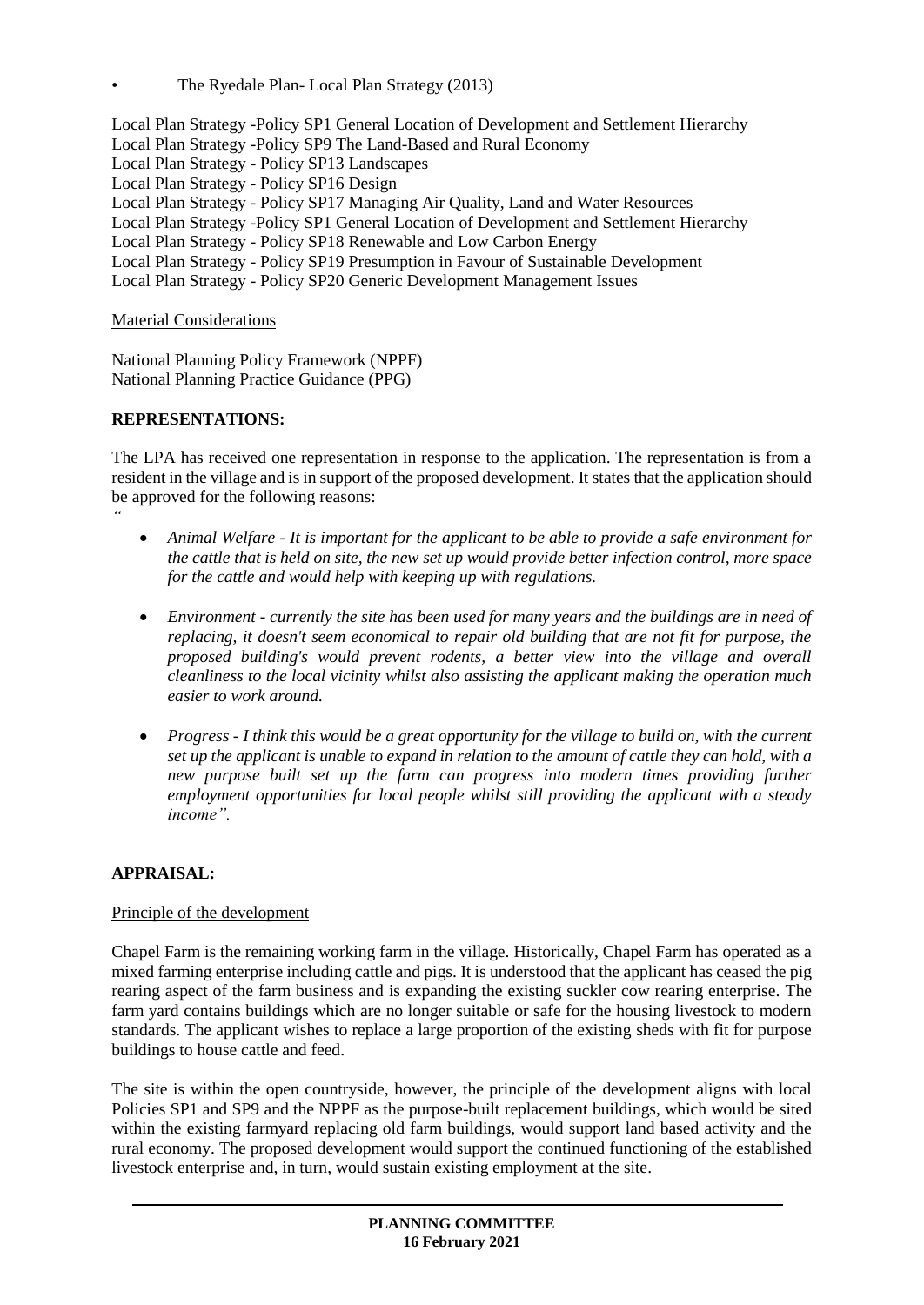### Design and landscape and visual impact

As the planning history indicates the site has evolved with various additions of farm buildings of differing sizes and forms within the yard. The proposed demolition would result in the removal of buildings with a footprint totalling approximately 2,260m². The ridge heights of the existing sheds range from 5 – 8 metres. In terms of phasing the applicant has confirmed that it will be necessary to remove all the buildings along the southern boundary in the first phase to allow for access to the site and then the others will follow. The only building which is likely to remain until the latter phase is the building to the immediate rear of the farmhouse which will be demolished upon completion of the new buildings.

The size of the replacement buildings are a functional requirement for the rationalisation of livestock operations at the farm. The proposed replacement buildings would have a footprint of approximately 1,730m². The siting of the buildings within the existing farmyard would minimise the loss of any productive agricultural land.

The proposed buildings would have traditional facing materials for the upper walls which is similar to the adjacent (retained) buildings and this would ensure that the buildings would integrate with the rural surroundings and, in terms of scale and form, would not appear incongruous when viewed alongside the adjacent farm buildings. The replacement buildings are more uniform in appearance and orientation and the siting would allow for appropriate access and turning within the site by farm vehicles.

The applicant agreed to amend the proposed site plan so that it now includes a landscaping scheme along the southern boundary. The proposed scheme, to be secured by planning condition, would break up views towards the southern ends of the two livestock buildings and provide a degree of screening along the internal access road.

It is also relevant to note that the former Methodist Chapel which adjoins the application site on the eastern side is a prominent building of architectural merit which stands at the southern entrance to the village. The demolition of the old farm buildings to the rear of the chapel would enhance its setting and is a benefit arising from the development.

The North York Moors National Park Authority have no objections to the proposed development. It is considered that the siting, scale and design of the development is acceptable and would ensure that the buildings would not be overly prominent in the open countryside and setting of the National Park. The external appearance of the new buildings is considered acceptable and there would be minimal impact upon the character and appearance of the valued landscape and the development is considered to be in compliance with Policies SP13, SP16 and SP20.

### Highways impact

The Parish Council have no objections but make the observations that the development may result in an increase in vehicular traffic over the access between the main road and the farm entrance. The Parish Council state that an increase in heavy vehicles may further degrade the access track which is not in good condition at present. The Parish Council recommend a Dilapidation Report prior to commencement to record the present condition as this access is shared by other residents.

The site is an established farm on the southern edge of the village and there would be no change to the existing access arrangements or the associated farm related vehicle movements. The applicant has explained that there will be no increase in vehicle movements and on the contrary the rationalisation of the existing farmyard may help reduce movements. The siting of replacement buildings and the layout of the site would allow for safer movement of vehicles within the farm yard.

Whilst any changes to operational vehicle movements would be negligible it is acknowledged that additional vehicular activity would arise from the demolition and construction phase.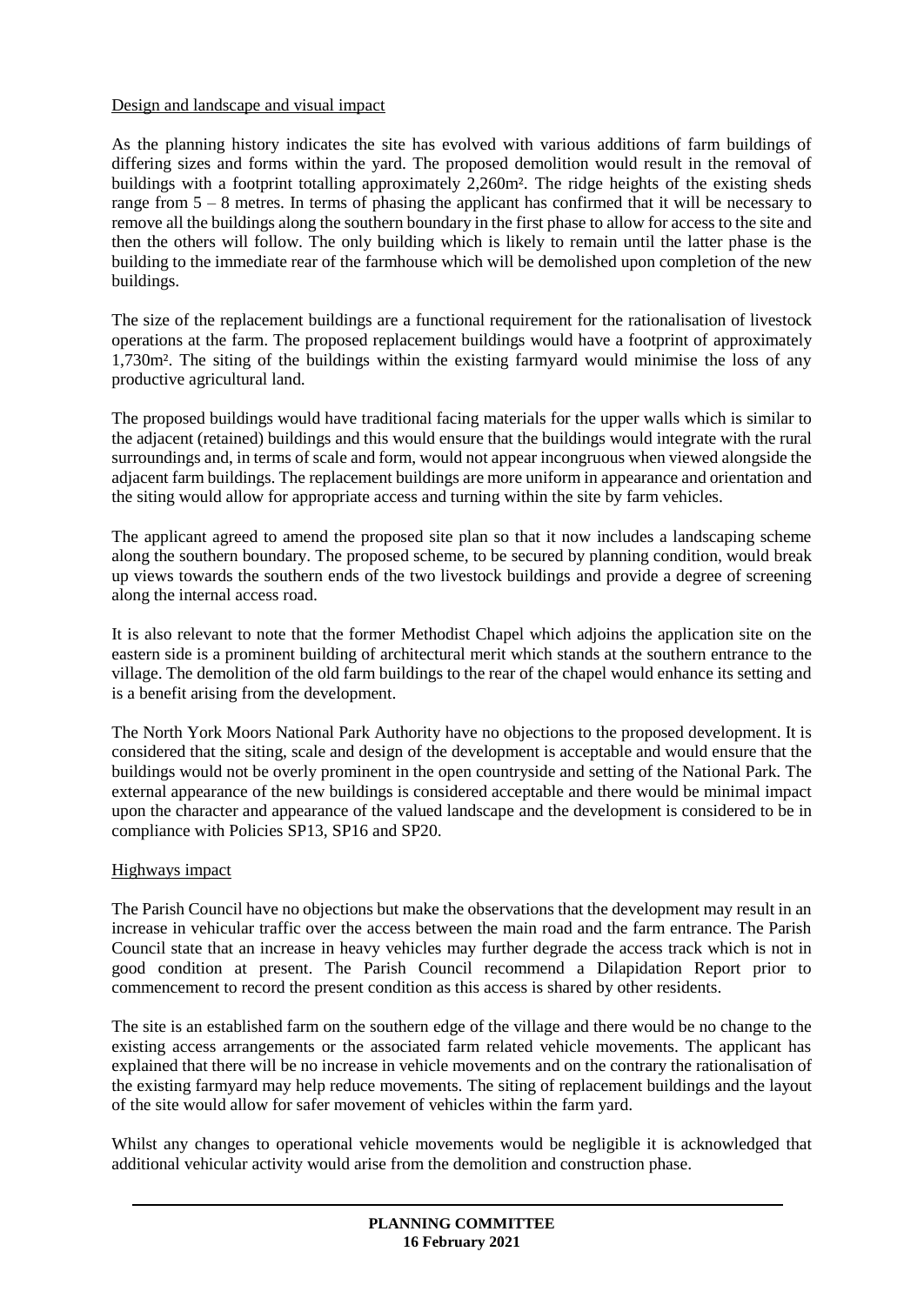The highways officer raises no objections and recommends the inclusion of a condition to secure a Construction Management Plan. The condition recommended by the highways officer includes the requirement for details of the routes to be used by HGV construction traffic and highway condition surveys on these routes and it is considered that this addresses the concern of the Parish Council. The wording of the standard highways condition has been amended to include the demolition phase. It is considered that the proposed development would not have a detrimental impact on highway safety in compliance with the relevant part of Policy SP20.

#### Impact on residential amenity

The farm is on the southern edge of the settlement with one residential receptor to the north east. The EHO considers it prudent to include a condition restricting demolition and building work to between the hours of 07:00hrs – 18:00 Monday – Friday only. In addition an informative is included in relation to any buildings to be demolished that may contain asbestos and disposal in accordance with Health and Safety legislation. There are no contaminated land related concerns. It is proposed that manure is removed from the farmstead and taken to the fields where it is to be used, there is no waste storage on site.

The proposed buildings are compatible with the established land use and it is not anticipated that the proposed development would give rise to any unacceptable visual impact or any unacceptable pollution or disturbance and as a result there would not be an adverse impact upon residential amenity in compliance with Policy SP20.

#### Drainage

The development site is not within an area at risk of flooding and the replacement buildings would be constructed within the existing farmyard. In terms of surfacing there would be concrete floors within the buildings and an apron around them whereas the access road would be of permeable material. Rainwater would be collected in the above ground rainwater harvesting tanks and recycled and used to water the. Excess water is discharged to the surrounding field drainage. It is considered that the proposed buildings can be accommodated with a satisfactory means of drainage in compliance with the NPPF and Policy SP17.

#### Conclusion

The principle of the development is in line with national and local planning policy and represents development that supports the land- based, rural economy and gives rise to benefit for the continued operation of the established livestock enterprise. The proposed development would not have an unacceptable impact on the open countryside and valued landscape, local amenity or highway safety. In light of the above assessment, it is considered that the proposal is acceptable and complies with Policies SP1, SP9, SP13, SP16, SP17, SP19 and SP20 of the adopted Ryedale Plan - Local Plan Strategy and the National Planning Policy Framework. The recommendation to Members is one of conditional approval.

### **RECOMMENDATION: Approval**

1 The development hereby permitted shall be begun on or before .

Reason:- To ensure compliance with Section 51 of the Planning and Compulsory Purchase Act 2004

2 The development hereby permitted shall be carried out in accordance with the following approved plan(s):

Site Location Plan Site Plan as Proposed ref. SS/2020/02A, dated January 2021 Livestock and Feed Sheds as Proposed ref. SS/B/2020/03, dated October 2020